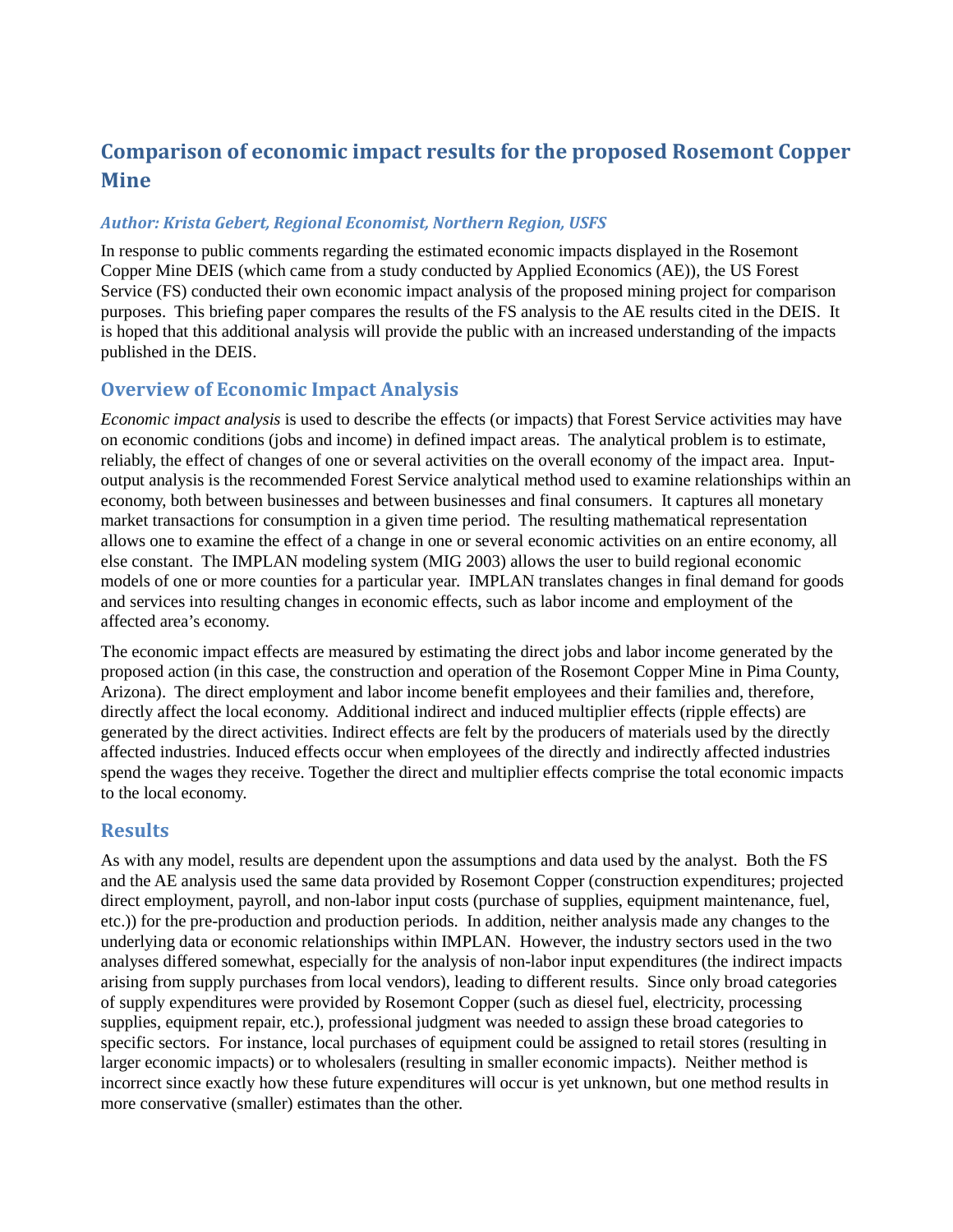This paper focuses mainly on the indirect impact results, as these are the results that differed most substantially between the two analyses. Comparisons of the other parts of the impact analysis are described here only briefly. Construction impacts were nearly the same, assuming that no plant equipment was purchased locally, totaling 2,376 direct and 4,148 total jobs in the AE analysis and 2,552 direct jobs and 4,060 total jobs in the FS analysis. The Applied Economics analysis assumed that no plant equipment would be purchased locally. However, a discussion with Rosemont indicated that the plant equipment, though not manufactured locally, would most likely be purchased through local distributors. If this assumption is correct, then purchase of the plant equipment through local wholesale equipment dealers would add an additional 520 direct jobs and 825 total jobs over the 3-4 year construction phase (or 130 direct and 206 total jobs on an annual basis over four years). The range of values produced in the two analyses for the construction phase of the project is shown in Table 1.

**Table 1. Economic impacts associated with the construction phrase (lower bound = Applied Economics results; upper bound = FS results assuming plant equipment is purchased through local distributors)**

|                           | Jobs                   |                        | Labor Income     |                  |
|---------------------------|------------------------|------------------------|------------------|------------------|
|                           | Direct                 | Total                  | Direct           | Total            |
| <b>Construction Phase</b> | $2,376 - 3,072$ over a | $4,148 - 4,885$ over a | $$124$ million - | $$194$ million - |
| (upper bound)             | three to four year     | three to four year     | \$165 million    | \$238 million    |
| assumes plant             | period                 | period                 | over a three to  | over a three to  |
| equipment would           | (approximately 594-    | (approximately         | four year period | four year period |
| be purchased              | 768 jobs annually if   | $1,037 - 1,221$ jobs   |                  |                  |
| through local             | spread over four       | annually if spread     |                  |                  |
| distributors)             | years)                 | over four years)       |                  |                  |

For the production phase, the same estimate of direct jobs (an average of 434 jobs annually per Rosemont data) was used. For purpose of this comparison, this average does not include the preproduction phase. The FS analysis resulted in a greater number of induced jobs (an average of 246 jobs annually) associated with employee spending (both the spending of Rosemont employees and employees of suppliers), compared to the AE estimate of 160 jobs annually. These differences arose from the definition of income that was used in the two analyses (whether or not employee benefits were included). The FS analysis included employee benefits, per the definition of labor income used by the FS, and AE did not include the benefits, therefore resulting in fewer induced jobs.

#### **Indirect Impact Comparison**

Table 2 provides information on the industry sectors that the FS and AE used in conducting their analyses of indirect impacts. Also included are the response coefficients (jobs and labor income per \$1 million of expenditures) for the different sectors used. These response coefficients allow the reader to quickly assess how differences in economic impacts can result from the use of different sectors in the analysis. For instance, according to Rosemont, nearly half of their local supply expenditures will be for mining parts and for local processing equipment and supplies. Since the two analyses use different sectors for these expenditures, and since the impact per \$1 million of spending is six times greater for the sectors used by Applied Economics, this has a large effect on the results of the analysis. Since the "correct" sectors for all of these expenditures are unknown without much more detailed information than was provided, these results should be interpreted as providing a range of possible impacts, rather than an absolute number. Therefore, Table 3 is provided to show the range of job and labor income estimates produced by the two analyses.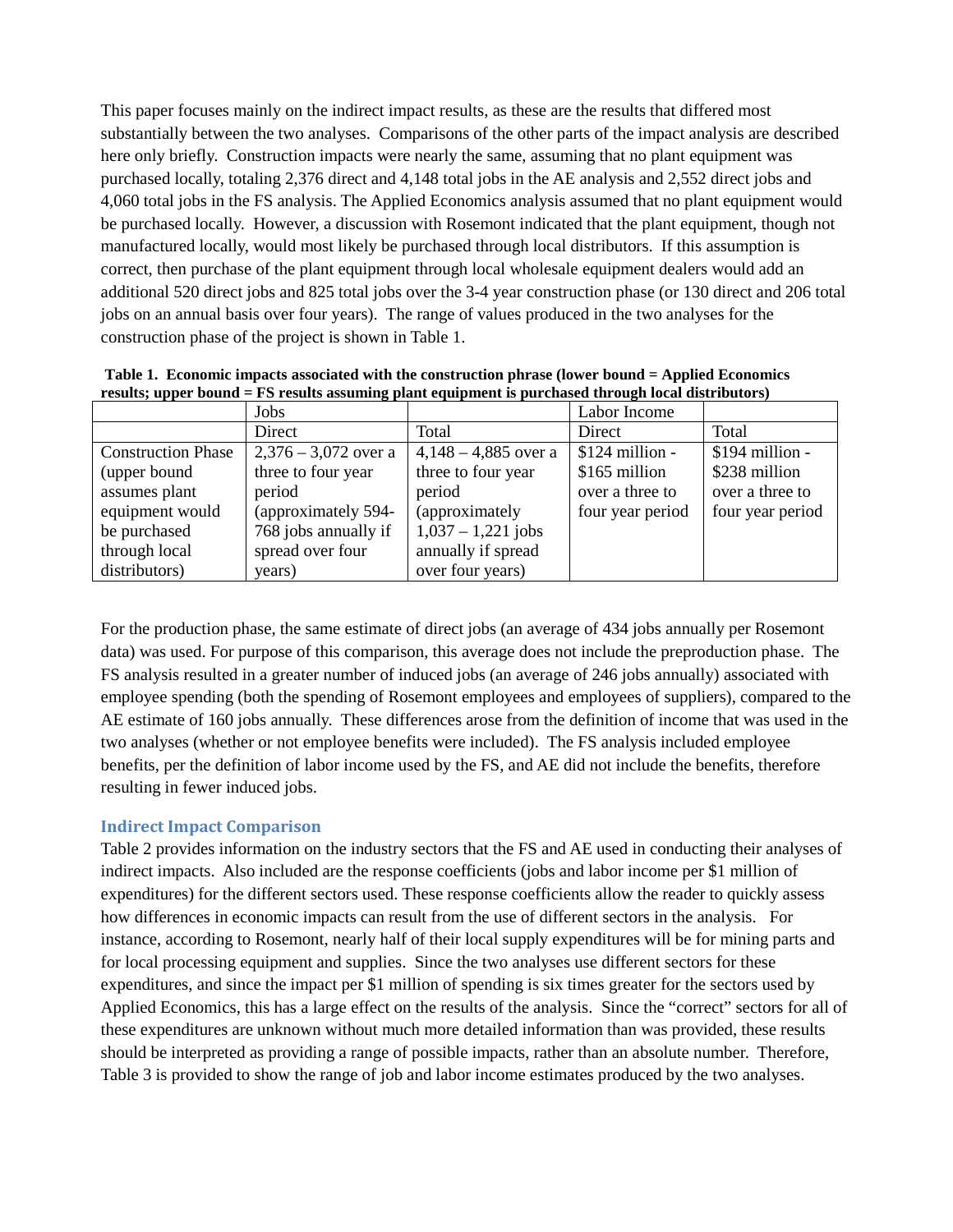#### **Table 2. IMPLAN Sectors used in Rosemont Copper Mine economic impact analyses and response coefficients (economic impacts per \$1 million of expenditures) for local supply and equipment expenditures**

|                                           | <b>Applied Economics Analysis</b>                                                     |                             |       | <b>Forest Service Analysis</b> |           |                                                                                       |                             |       |                                |              |
|-------------------------------------------|---------------------------------------------------------------------------------------|-----------------------------|-------|--------------------------------|-----------|---------------------------------------------------------------------------------------|-----------------------------|-------|--------------------------------|--------------|
| Type of<br>Expenditure                    | <b>IMPLAN Sector Used</b>                                                             | Jobs per<br><b>MillionS</b> |       | Labor Income per<br>Millions\$ |           | <b>IMPLAN Sector Used</b>                                                             | Jobs per<br><b>MillionS</b> |       | Labor Income per<br>Millions\$ |              |
|                                           |                                                                                       | <b>Direct</b>               | Total | <b>Direct</b>                  | Total     |                                                                                       | <b>Direct</b>               | Total | <b>Direct</b>                  | <b>Total</b> |
| Electricity                               | Sector 31 Electric power<br>generation, transmission,<br>and distribution             | 1.9                         | 3.4   | \$209,857                      | \$264,816 | Sector 31 Electric power<br>generation, transmission,<br>and distribution             | 1.9                         | 3.4   | \$209,857                      | \$264,816    |
| Diesel fuel                               | Sector 326 Gasoline Stations                                                          | 1.5                         | 2.1   | \$53,268                       | \$73,586  | 115 Petroleum Refineries                                                              | 0.1                         | 0.4   | \$19,705                       | \$33,994     |
| Equipment repair<br>and maintenance       | 417 Commercial and<br>industrial machinery and<br>equipment repair and<br>maintenance | 7.2                         | 10    | \$321,009                      | \$423,821 | 417 Commercial and<br>industrial machinery and<br>equipment repair and<br>maintenance | 7.2                         | 10    | \$321,009                      | \$423,821    |
| Mine blasting                             | 141 Other Chemical Product<br>and Preparation<br>Manufacturing                        | 1.4                         | 3.7   | \$289,128                      | \$393,657 | 30 Support services for<br>other mining                                               | 2.1                         | 5.4   | \$139,215                      | \$287,174    |
| Mining parts                              | 417 Commercial and<br>industrial machinery and<br>equipment repair and<br>maintenance | 7.2                         | 10    | \$321,009                      | \$423,821 | 319 Wholesale equipment                                                               | 1.2                         | 1.9   | \$70,035                       | \$97,143     |
| Processing<br>(Equipment and<br>Supplies) | 417 Commercial and<br>industrial machinery and<br>equipment repair and<br>maintenance | 7.2                         | 10    | \$321,009                      | \$423,821 | 319 Wholesale equipment                                                               | 1.2                         | 1.9   | \$70,035                       | \$97,143     |
| Lab and Office<br><b>Supplies</b>         | 319 Wholesale equipment                                                               | 1.2                         | 1.9   | \$70,035                       | \$97,143  | 330 Retail stores<br>miscellaneous                                                    | 9.1                         | 10.8  | \$225,648                      | \$286,425    |